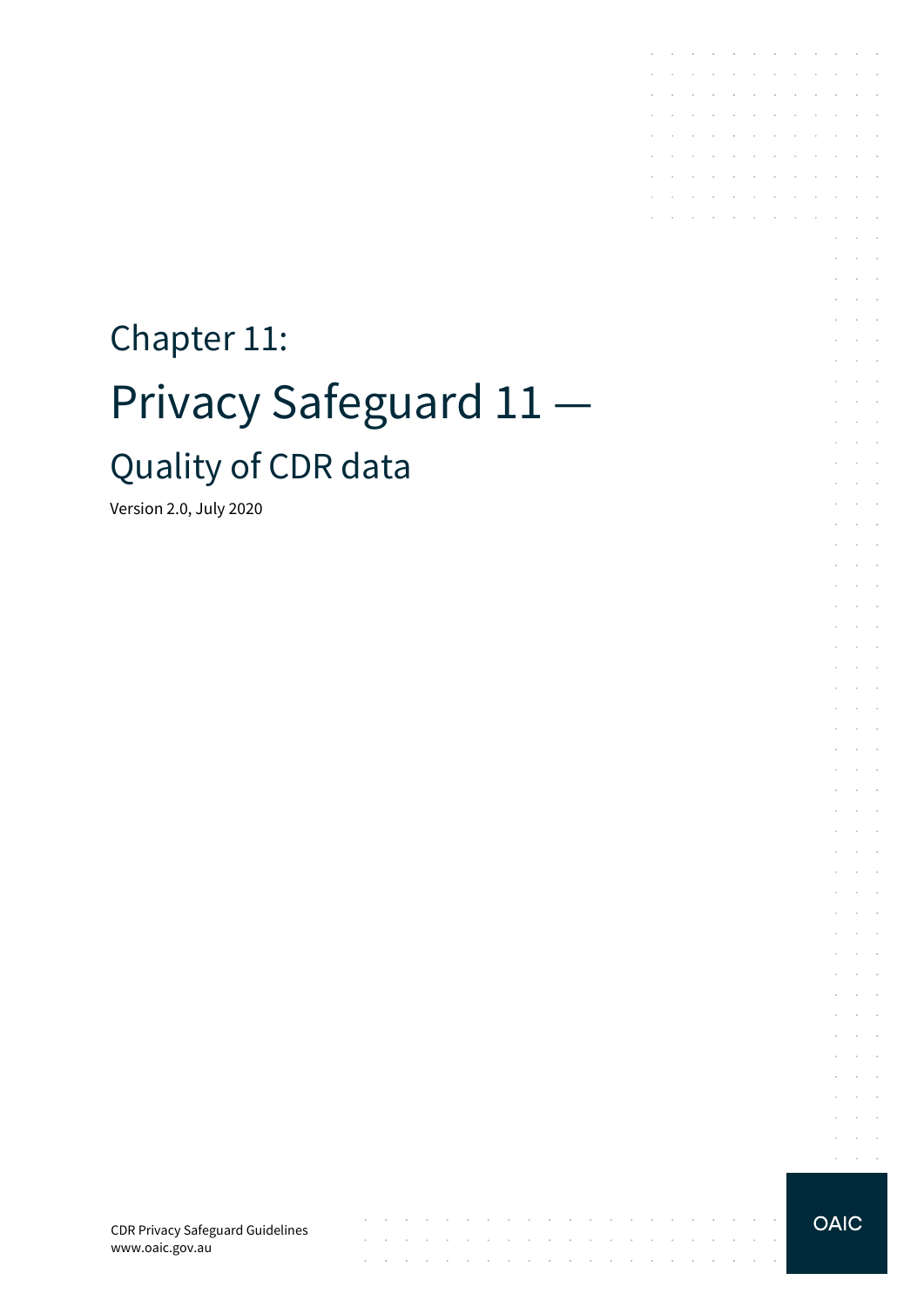### **Contents**

| <b>Key points</b>                                                          | 3              |
|----------------------------------------------------------------------------|----------------|
| What does Privacy Safeguard 11 say?                                        | 3              |
| Why is it important?                                                       | 3              |
| Who does Privacy Safeguard 11 apply to?                                    | 4              |
| How does Privacy Safeguard 11 interact with the Privacy Act?               | 4              |
| What are the quality considerations?                                       | 5              |
| Accurate                                                                   | 6              |
| Up to date                                                                 | 6              |
| Complete                                                                   | $\overline{7}$ |
| Taking reasonable steps to ensure the quality of CDR data                  | 7              |
| When must an entity take reasonable steps?                                 | $\overline{7}$ |
| What constitutes 'reasonable steps'?                                       | 8              |
| Examples of reasonable steps                                               | 8              |
| Advising a consumer when disclosed CDR data is incorrect                   | 9              |
| Data holders                                                               | 9              |
| Accredited data recipients                                                 | 12             |
| Disclosing corrected CDR data to the original recipient                    | 13             |
| When must an entity disclose corrected CDR data to the original recipient? | 13             |
| <b>Record keeping requirements</b>                                         | 13             |
| How does Privacy Safeguard 11 interact with the other privacy safeguards?  | 14             |
| Privacy Safeguard 5                                                        | 14             |
| Privacy Safeguard 10                                                       | 14             |
| Privacy Safeguard 12                                                       | 15             |
| Privacy Safeguard 13                                                       | 15             |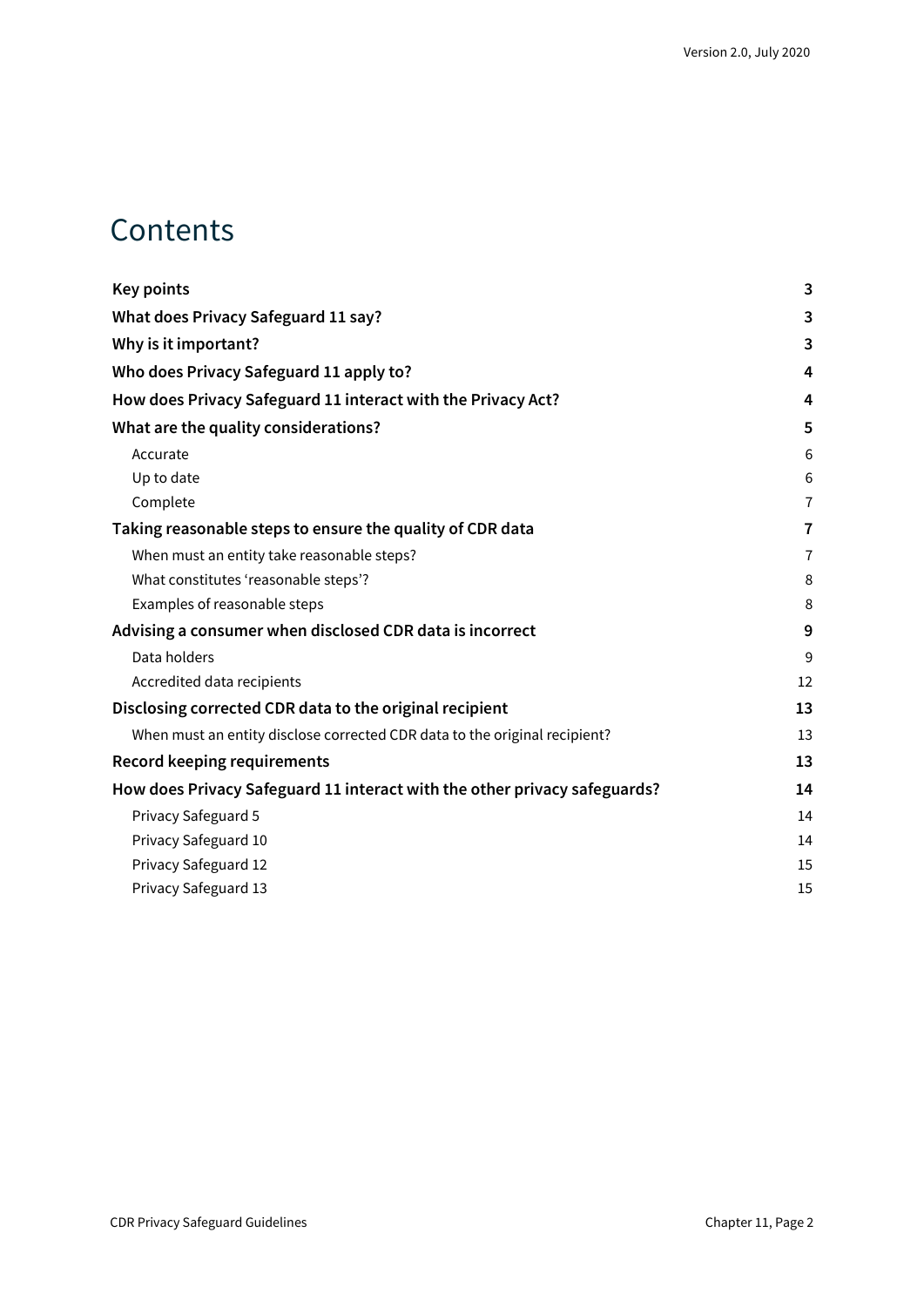### <span id="page-2-0"></span>**Key points**

- Privacy Safeguard 11, together with consumer data rule (CDR Rule) 7.10, sets out obligations for data holders and accredited data recipients to:
	- o ensure the quality of disclosed consumer data right (CDR) data
	- o inform consumers in the event incorrect CDR data is disclosed, and
	- $\circ$  disclose corrected CDR data to the original recipient where requested by the affected consumer.

### <span id="page-2-1"></span>**What does Privacy Safeguard 11 say?**

- Privacy Safeguard 11 requires:  $11.1$ 
	- data holders who are required or authorised to disclose CDR data under the CDR Rules, and
	- accredited data recipients who are disclosing CDR data when authorised or required under the CDR Rules

to:

- take reasonable steps to ensure that the CDR data is, having regard to the purpose for which it is held, accurate, up to date and complete
- advise the consumer in accordance with the CDR Rules if they become aware that the CDR data disclosed was not accurate, up to date and complete when disclosed, and
- where incorrect CDR data was previously disclosed, comply with a request by the consumer to disclose corrected CDR data to the original recipient.
- Privacy Safeguard 11 provides that holding CDR data so that it can be disclosed as required under the CDR Rules is not to be regarded as a purpose when working out the purpose for which the CDR data is or was held.
- CDR Rule 7.10 requires a data holder who has disclosed CDR data that was incorrect at the  $11.3$ time of disclosure to an accredited person to provide the consumer with a written notice that identifies the accredited person and the CDR data that was incorrect, states the date of the disclosure, and states that the data holder must disclose the corrected data to that accredited person if the consumer requests them to do so.

## <span id="page-2-2"></span>**Why is it important?**

- 11.4 The objective of Privacy Safeguard 11 is to ensure consumers have trust in and control over the quality of their CDR data disclosed as part of the CDR regime.
- 11.5 Privacy Safeguard 11 does this by ensuring entities are disclosing CDR data that is accurate, up to date and complete, and by giving consumers control over their data by allowing them to require entities to correct any inaccuracies in their data after it is shared.
- 11.6 This allows consumers to enjoy the benefits of the CDR regime, such as receiving competitive offers from other service providers, as the data made available to sector participants can be relied on.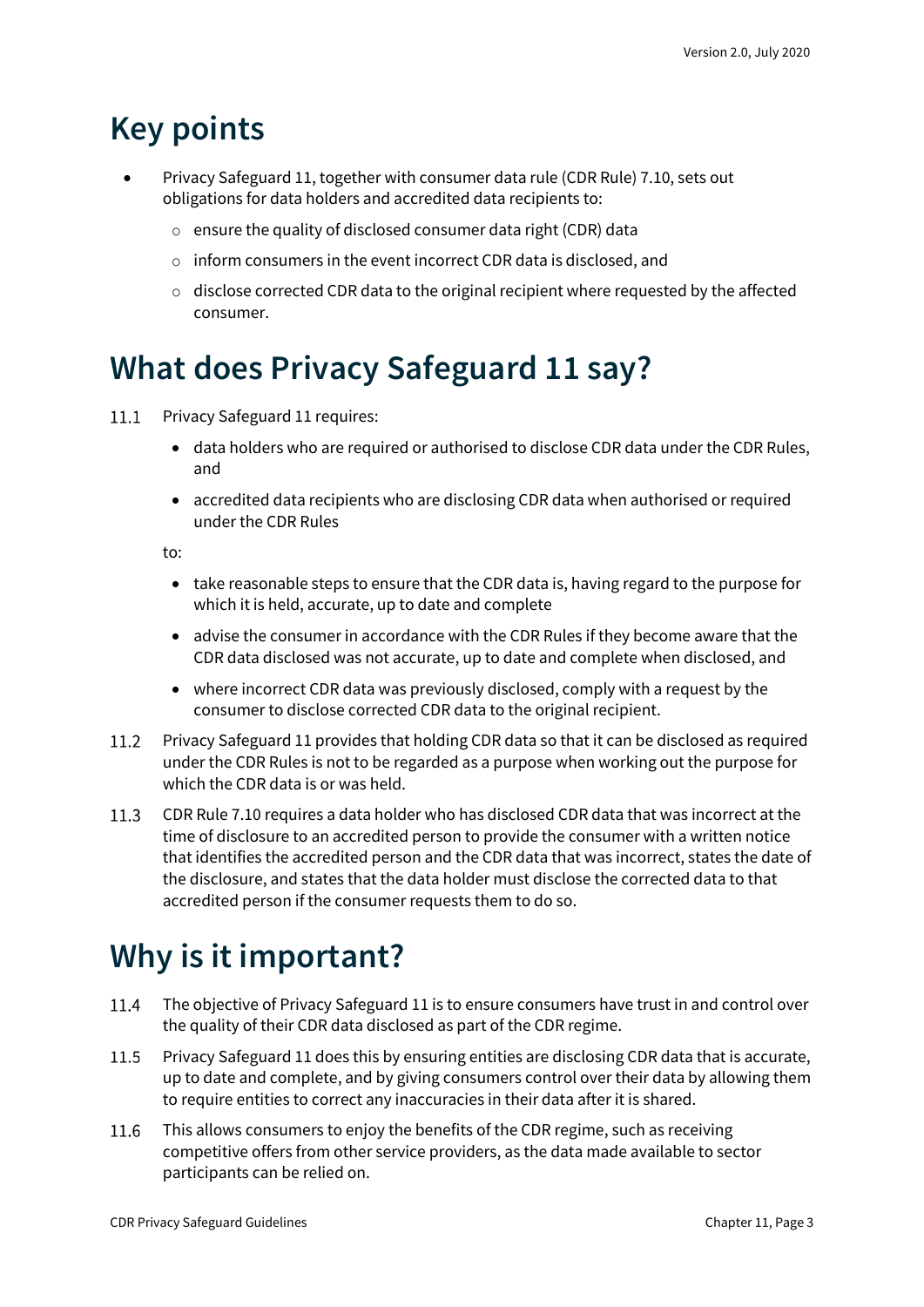## <span id="page-3-0"></span>**Who does Privacy Safeguard 11 apply to?**

Privacy Safeguard 11 applies to data holders and accredited data recipients. It does not 11.7 apply to designated gateways.

**Note:** *Currently, there are no designated gateways in the CDR regime responsible for facilitating the transfer of information between data holders and accredited persons [\(see Chapter B \(Key concepts\)](https://www.oaic.gov.au/consumer-data-right/cdr-privacy-safeguard-guidelines/chapter-b-key-concepts)  [for the meaning of designated gateway\)](https://www.oaic.gov.au/consumer-data-right/cdr-privacy-safeguard-guidelines/chapter-b-key-concepts).*

### <span id="page-3-1"></span>**How does Privacy Safeguard 11 interact with the Privacy Act?**

- 11.8 It is important to understand how Privacy Safeguard 11 interacts with the *Privacy Act 1988* (the Privacy Act) and Australian Privacy Principles (APPs). $<sup>1</sup>$  $<sup>1</sup>$  $<sup>1</sup>$ </sup>
- 11.9 APP 10 requires APP entities to take reasonable steps to ensure the quality of personal information in certain circumstances.
- 11.10 APP 10 requires an APP entity to take reasonable steps to ensure the quality of personal information at the time of the *collection* and *use* as well as the disclosure of the information.
- Although Privacy Safeguard 11 applies only in relation to the *disclosure* of CDR data, good practices and procedures to ensure the quality of personal information collected, used and disclosed under APP 10 will also help to ensure the quality of CDR data that is disclosed under the CDR regime.
- 11.12 Data holders should also be aware that APP 13 (correction of personal information) obligations under the Privacy Act continue to apply in certain circumstances. [2](#page-3-3) That is, where a consumer has not requested the data holder to correct the CDR data under Privacy Safeguard 13, the data holder must continue to comply with APP 13 and take steps that are reasonable to correct CDR data that is also personal information, where it is out of date, inaccurate, incomplete, irrelevant or misleading for the purpose for which it is held.<sup>[3](#page-3-4)</sup> Taking reasonable steps under APP 13, independently of any request, can help to enhance the quality of information and support compliance with Privacy Safeguard 11.

| <b>CDR</b> entity                                | Privacy protections that apply in the CDR context                                                                                                              |
|--------------------------------------------------|----------------------------------------------------------------------------------------------------------------------------------------------------------------|
| Accredited person /<br>accredited data recipient | <b>Privacy Safeguard 11</b>                                                                                                                                    |
|                                                  | Privacy Safeguard 11 applies instead of APP 10 to CDR data that has<br>been collected by an accredited person under the CDR regime.                            |
|                                                  | APP 10 will continue to apply to any personal information collected by<br>an accredited person or accredited data recipient that is not CDR data. <sup>4</sup> |

<span id="page-3-2"></span><sup>&</sup>lt;sup>1</sup> The Privacy Act includes 13 APPs that regulate the handling of personal information by certain organisations and Australian Government agencies (APP entities).

<span id="page-3-3"></span><sup>&</sup>lt;sup>2</sup> See Chapter 13 [\(Correction of CDR data\)](https://www.oaic.gov.au/consumer-data-right/cdr-privacy-safeguard-guidelines/chapter-13-privacy-safeguard-13-correction-of-cdr-data/) for information on when APP 13 applies instead of Privacy Safeguard 13.

<span id="page-3-4"></span><sup>&</sup>lt;sup>3</sup> Se[e Chapter 13 \(Correction of personal information\)](https://www.oaic.gov.au/privacy/australian-privacy-principles-guidelines/chapter-13-app-13-correction-of-personal-information/) of the OAIC's APP Guidelines for further information.

<span id="page-3-5"></span><sup>4</sup> All accredited persons are subject to the Privacy Act and the APPs in relation to information that is personal information but is not CDR data. See s 6E(1D) of the Privacy Act.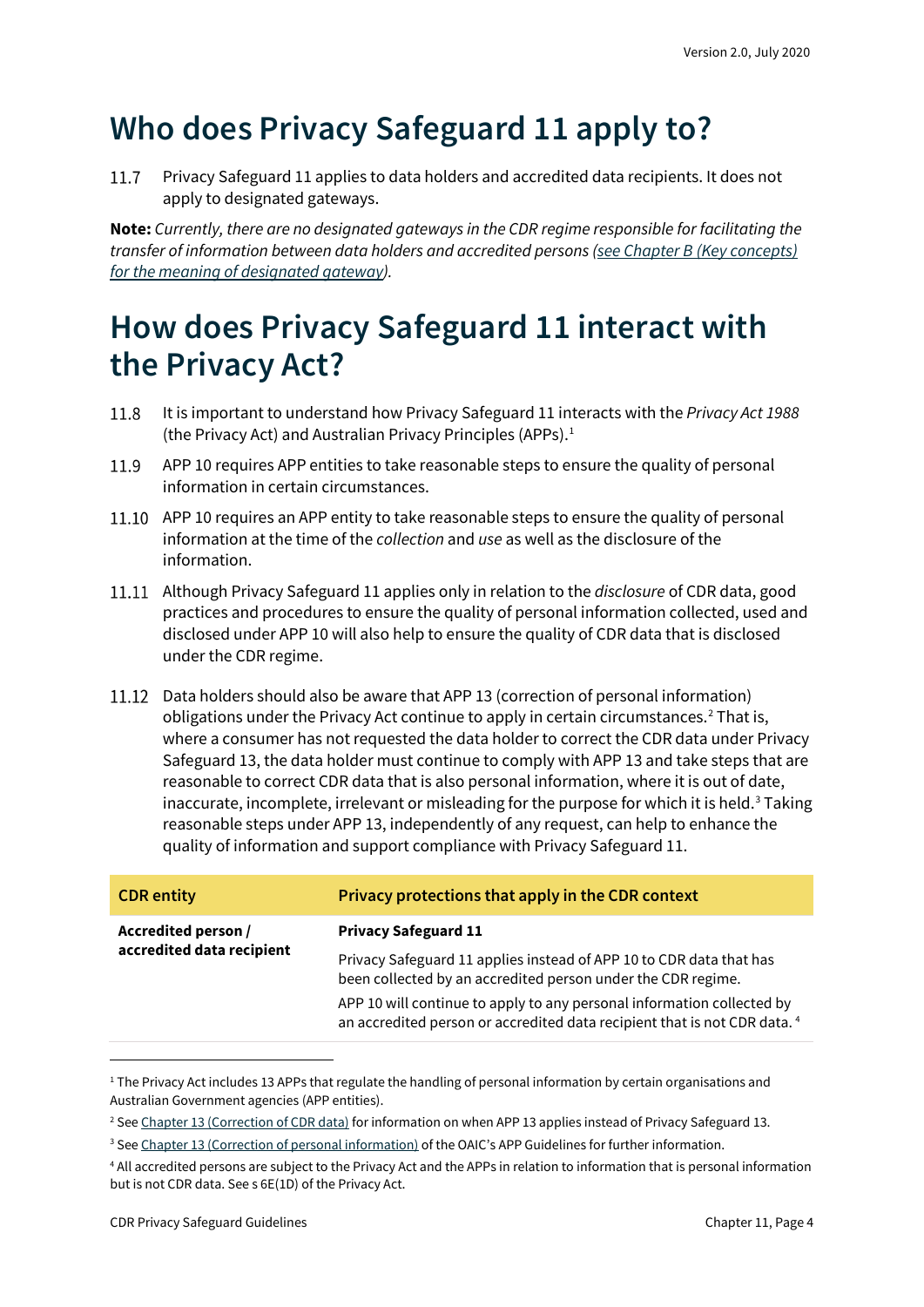| <b>CDR</b> entity         | Privacy protections that apply in the CDR context                                                                                                                                                                                                                                    |
|---------------------------|--------------------------------------------------------------------------------------------------------------------------------------------------------------------------------------------------------------------------------------------------------------------------------------|
| Data holder               | <b>Privacy Safeguard 11</b>                                                                                                                                                                                                                                                          |
|                           | Privacy Safeguard 11 applies instead of APP 10 to disclosures of CDR<br>data that are required or authorised under the CDR Rules.                                                                                                                                                    |
|                           | APP 10 continues to apply to:                                                                                                                                                                                                                                                        |
|                           | personal information collected that is not CDR data, and<br>• disclosures of CDR data that is personal information, where the data<br>holder is not required or authorised to disclose the data under the<br>CDR rules (for example, disclosures to a third-party service provider). |
| <b>Designated gateway</b> | <b>APP 10</b>                                                                                                                                                                                                                                                                        |
|                           | Privacy Safeguard 11 does not apply to a designated gateway.                                                                                                                                                                                                                         |

### <span id="page-4-0"></span>**What are the quality considerations?**

- The three quality considerations under Privacy Safeguard 11 are that data should be 'accurate, up to date and complete'. Whether or not CDR data is accurate, up to date and complete must be determined with regard to the purpose for which it is held. 'Held' is discussed i[n Chapter B \(Key concepts\).](https://www.oaic.gov.au/consumer-data-right/cdr-privacy-safeguard-guidelines/chapter-b-key-concepts)
- 11.14 When working out the purpose for which the CDR data is or was held, entities must disregard the purpose of holding the CDR data so that it can be disclosed as required under the CDR Rules.
- 11.15 For example, a data holder that is an authorised deposit-taking institution collects transaction data for the purpose of providing a banking service to its customer. It does not hold transaction data for the purpose of being required to disclose the data under the CDR regime. 'Purpose' is discussed further [in Chapter B \(Key concepts\).](https://www.oaic.gov.au/consumer-data-right/cdr-privacy-safeguard-guidelines/chapter-b-key-concepts)

#### **Example**

Bright Bank is a data holder and is regularly authorised and/or required to disclose consumers' CDR data under the CDR Rules.

Bright Bank receives a consumer data request regarding a customer's account balance and details, including the balance, interest rates, fees and discounts.

Bright Bank holds this data for the purposes of providing a bank account service to the customer.

When Bright Bank is required or authorised to disclose a consumer's CDR data under the CDR Rules, Privacy Safeguard 11 requires Bright Bank to take reasonable steps to ensure the data is accurate, up to date and complete having regard to this purpose.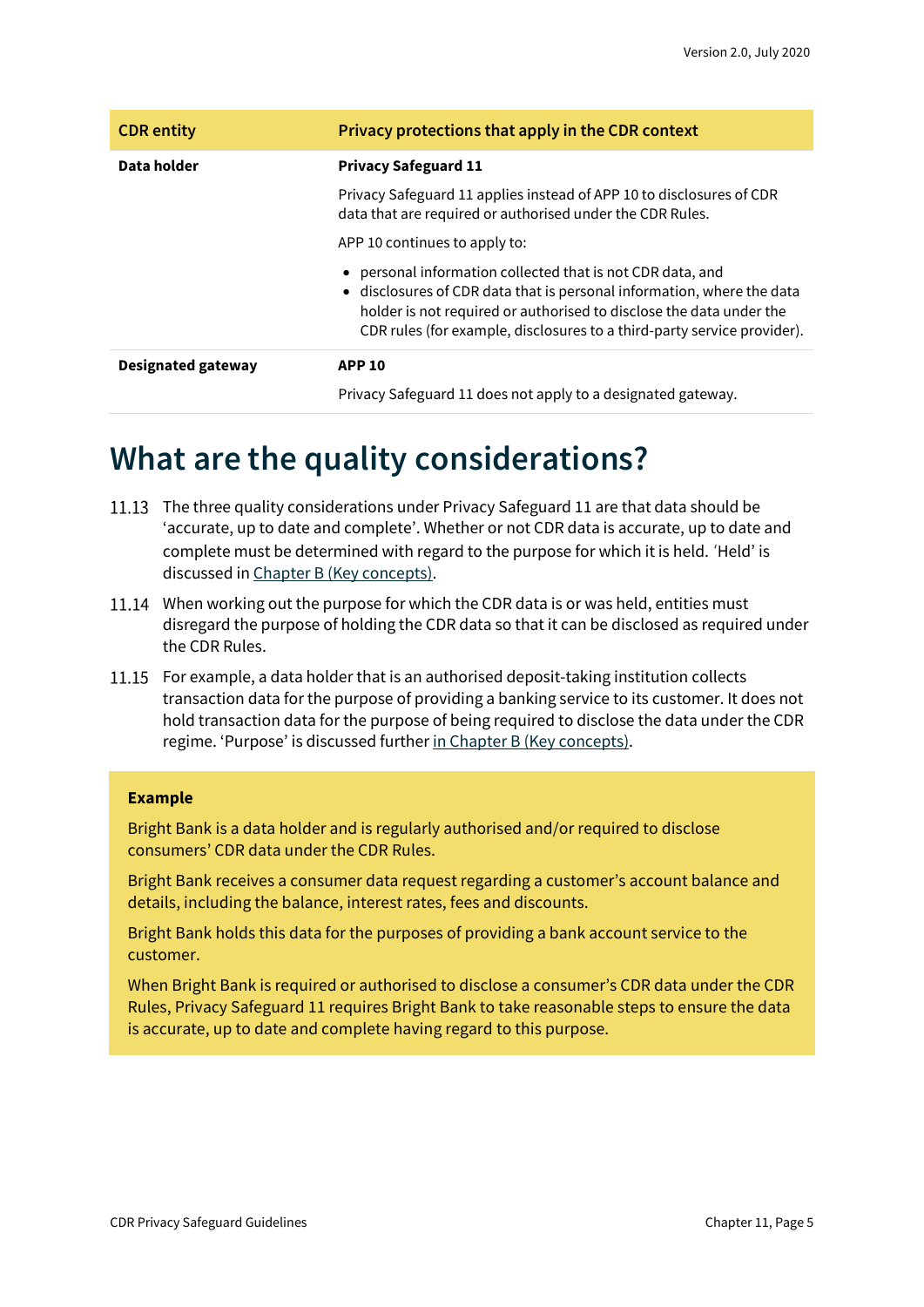- 11.16 The three terms listed in Privacy Safeguard 11, 'accurate', 'up to date', and 'complete', are not defined in the Competition and Consumer Act or the Privacy Act.<sup>[5](#page-5-2)</sup>
- 11.17 The following analysis of each term draws on the ordinary meaning of the terms and the APP Guidelines. $6$  As the analysis indicates, there is overlap in the meaning of the terms.

#### <span id="page-5-0"></span>**Accurate**

- 11.18 CDR data is inaccurate if it contains an error or defect or is misleading. An example is factual information about a consumer's income, assets, loan repayment history or employment status which is incorrect having regard to the purpose for which it is held.
- 11.19 CDR data that is derived from other CDR data is not inaccurate by reason only that the consumer disagrees with the method or result of the derivation.[7](#page-5-4) For the purposes of Privacy Safeguard 11, derived data may be 'accurate' if it is presented as such and accurately records the method of derivation (if appropriate). For instance, an accredited data recipient may use the existing information it holds on a consumer to predict their projected income over a certain period of time. If the data is presented as the estimated future income for the consumer for that period, and states the basis for that estimation (i.e. it is based on the consumer's income over previous financial years), this would not be inaccurate solely because the consumer believes their income will be higher or lower during the projected period.
- CDR data may be inaccurate even if it is consistent with a consumer's instructions or if the inaccuracy is attributable to the consumer. For example, if a consumer has provided an incorrect mobile number which is held by the data holder for the purpose of being able to contact the consumer, and the data holder discloses this, the CDR data may be inaccurate and the data holder may later become aware of this inaccuracy.

### <span id="page-5-1"></span>**Up to date**

- 11.21 CDR data is not up to date if it contains information that is no longer current. An example is a statement that a consumer has an active account with a certain bank, where the consumer has since closed that account. Another example is an assessment that a consumer has a certain ability to meet a loan repayment obligation, where in fact the consumer's ability has since changed.[8](#page-5-5)
- 11.22 CDR data about a past event may have been up to date at the time it was recorded but has been overtaken by a later development. Whether that data is up to date will depend on the purpose for which it is held. For example, if a consumer has had a second child but their CDR data records them as having only one child, the CDR data will still be up to date if that data is held for the purpose of recording whether the consumer is a parent.

<span id="page-5-2"></span><sup>&</sup>lt;sup>5</sup> These terms are also used in Privacy Safeguard 13 in respect of the requirement for a data holder, as an alternative to correcting the CDR data, to include a statement with CDR Data to ensure that it is accurate, up to date, complete and not misleading, after receiving a request from the consumer to correct the CDR data (see [Chapter 13 \(Privacy Safeguard 13\)\)](https://www.oaic.gov.au/consumer-data-right/cdr-privacy-safeguard-guidelines/chapter-13-privacy-safeguard-13-correction-of-cdr-data).

<span id="page-5-3"></span><sup>&</sup>lt;sup>6</sup> See Chapter 10: APP 10 - [Quality of personal information of the APP Guidelines.](https://www.oaic.gov.au/privacy/australian-privacy-principles-guidelines/chapter-10-app-10-quality-of-personal-information/)

<span id="page-5-4"></span><sup>7</sup> Data derived from CDR data continues to be 'CDR data': see s 56AI of the Competition and Consumer Act.

<span id="page-5-5"></span><sup>&</sup>lt;sup>8</sup> Such an assessment will likely be 'materially enhanced information' under section 10 of the designation instrument and therefore not 'required consumer data' under the CDR Rules.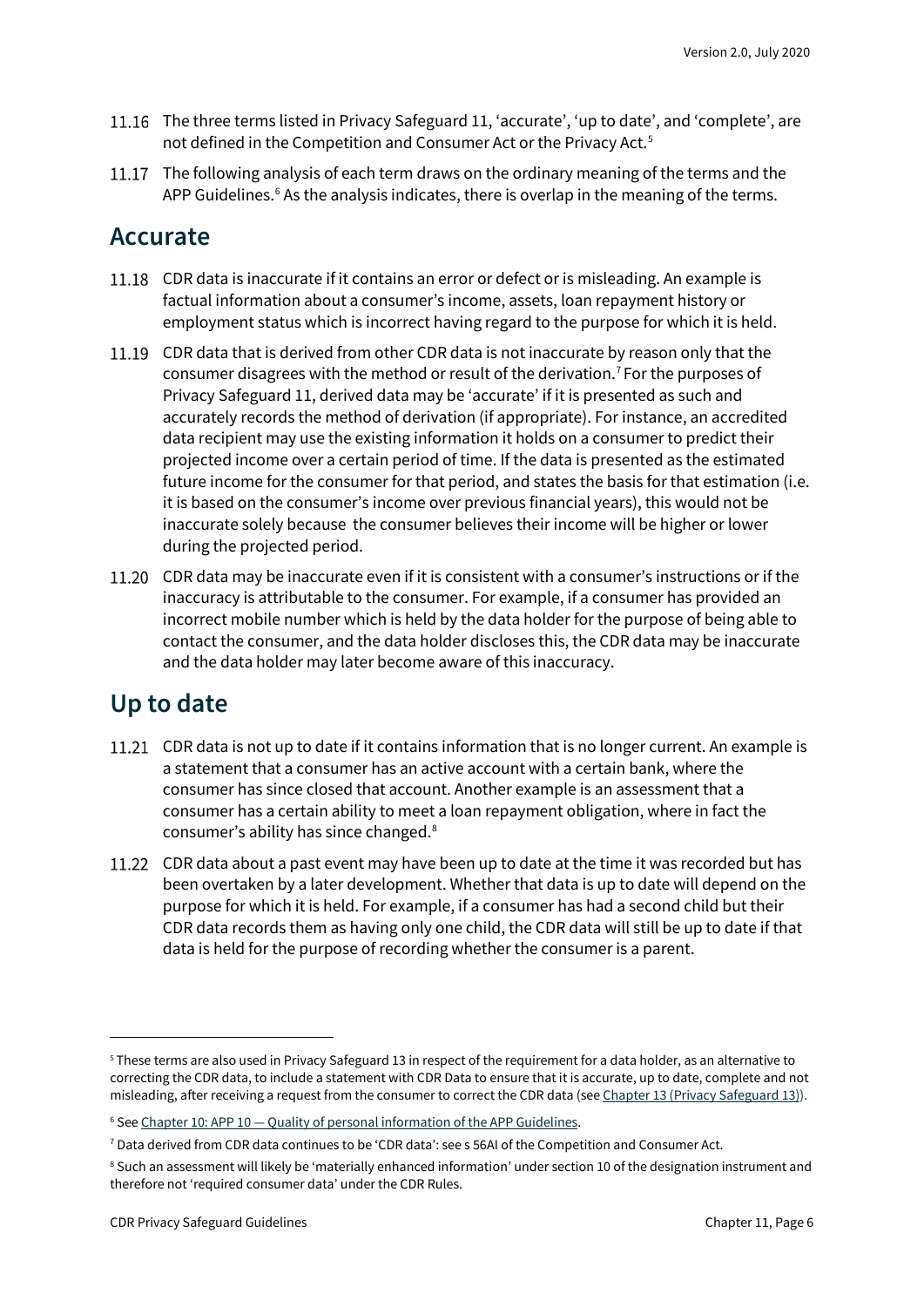11.23 In a similar manner to accuracy, CDR data may not be up to date even if it is consistent with a consumer's instructions or if the inaccuracy is attributable to the consumer.

### <span id="page-6-0"></span>**Complete**

- 11.24 CDR data is incomplete if it presents a partial or misleading picture of a matter of relevance, rather than a true or full picture.
- 11.25 An example is data from which it can be inferred that a consumer owes a debt, which in fact has been repaid. The CDR data will be incomplete under Privacy Safeguard 11 if the data is held, for instance, for the purpose of determining the borrowing capacity of the consumer. Where the CDR data is held for a different purpose for which the debt is irrelevant, the fact that the debt has been repaid may not of itself render the CDR data incomplete. If, however, the accredited person has requested a consumer's CDR data for a specific period, and in that period the consumer owed a debt which is recorded in the CDR data, and that debt was repaid in a later period, the CDR data will still be 'complete' in respect of that specific period.

### <span id="page-6-1"></span>**Taking reasonable steps to ensure the quality of CDR data**

#### <span id="page-6-2"></span>**When must an entity take reasonable steps?**

- 11.26 Privacy Safeguard 11 requires an entity to take reasonable steps to ensure the quality of CDR data at the following points in time:
	- **for data holders:** at the time the entity is required or authorised, or throughout the period in which the entity is required or authorised, to disclose CDR data under the CDR Rules.
	- **for accredited data recipients:** at the time the entity discloses CDR data when required or authorised under the CDR Rules.
- 11.27 At other times, regular reviews of the quality of CDR data held by the entity may also ensure the CDR data is accurate, up-to-date and complete at the time it is disclosed.
- Entities should also be aware that Privacy Safeguard 11 only requires an accredited data recipient to take reasonable steps when disclosing CDR data under the CDR Rules. It does not apply in relation to other disclosures of CDR data, for example where an accredited data recipient is required or authorised under another Australian law or court/tribunal order to disclose CDR data. The concept, 'required or authorised to use or disclose CDR data under the CDR Rules' is discussed i[n Chapter B \(Key concepts\).](https://www.oaic.gov.au/consumer-data-right/cdr-privacy-safeguard-guidelines/chapter-b-key-concepts)
- The obligation to take reasonable steps to ensure the quality of CDR data applies to accredited data recipients when disclosing CDR data:
	- to the consumer under CDR Rules  $7.5(1)(c)$  or  $7.5(3)$ , and
	- $\bullet$  to an outsourced service provider under CDR Rule 7.5(1)(d).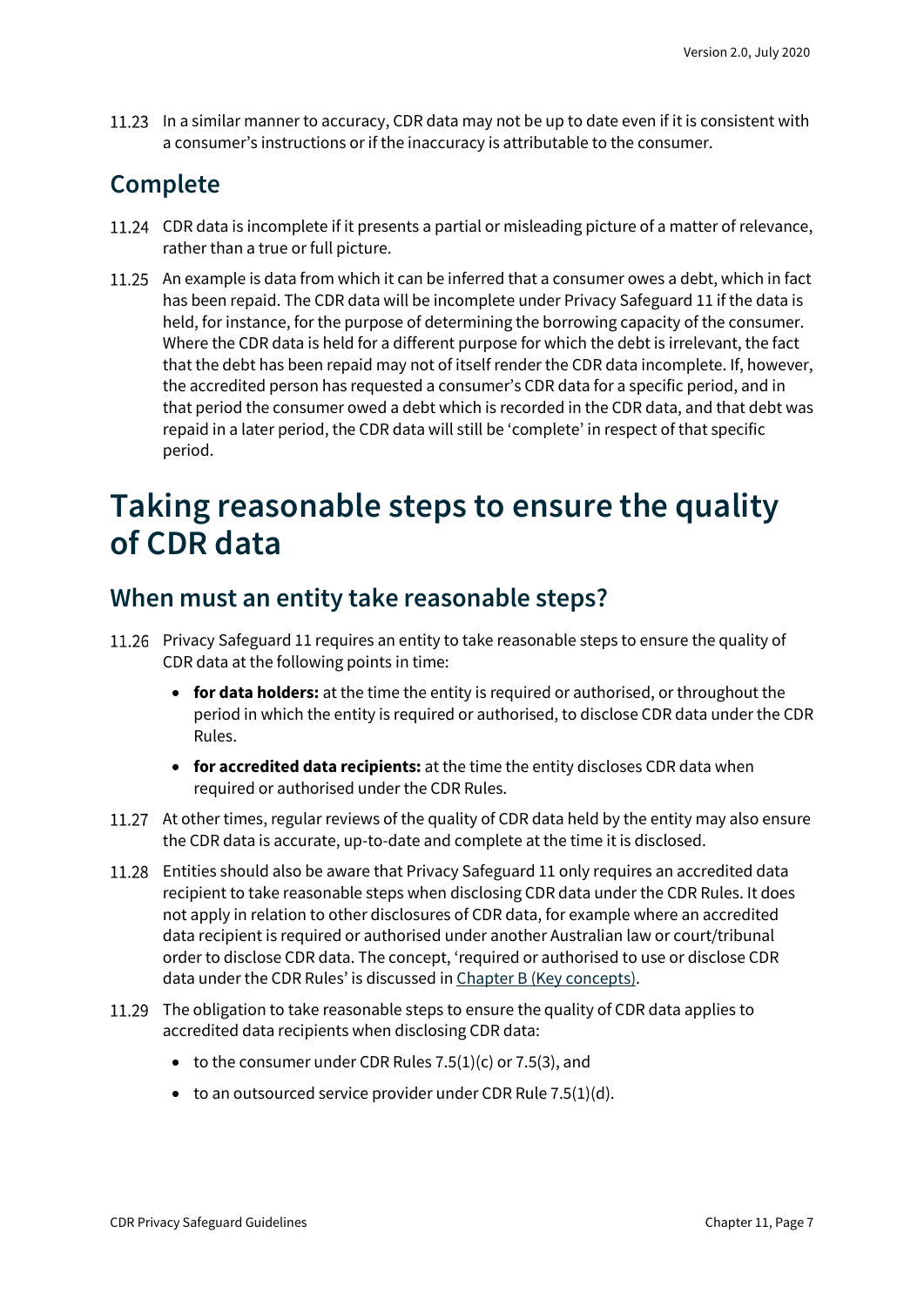**Risk point:** If a data holder takes steps to ensure the quality of CDR data only at the time of the disclosure or authorisation, there is a greater risk that the data will be incorrect.

**Privacy tip:** While the obligation to ensure the quality of CDR data under Privacy Safeguard 11 applies only at the time a data holder is required or authorised to disclose the data, data holders should have processes and procedures in place to periodically update and confirm the accuracy of the CDR data that they hold, during periods in which they are not required or authorised to disclose the data. As CDR data that falls under the privacy safeguards is also personal information, data holders should already have in place such processes and procedures to ensure the accuracy of personal information they collect and use for the purposes of APP 10.

#### <span id="page-7-0"></span>**What constitutes 'reasonable steps'?**

- 11.30 The requirement to ensure the quality of CDR data is qualified by a 'reasonable steps' test.
- 11.31 This test requires an objective assessment of what is considered reasonable, having regard to the purpose for which the information is held, which could include:
	- **The nature of the entity.** The size of the entity, its resources, the complexity of its operations and its business model are all relevant to determining what steps would be reasonable for the entity to take to ensure the quality of the CDR data it is authorised or required to disclose.
	- **The sensitivity of the CDR data held and adverse consequences for the consumer if the quality of CDR data is not ensured.** An entity should consider the sensitivity of the data and possible adverse consequences for the consumer concerned if the CDR data is not correct for the purpose it is held. A data holder should take more extensive steps to ensure the quality of highly sensitive data that it might be required or authorised to disclose. More rigorous steps may be required as the risk of adversity increases.
	- **The practicability of taking action, including time and cost involved.** A 'reasonable steps' test recognises that privacy protection must be viewed in the context of the practical options available to entities. The time, cost and resources involved in ensuring the quality of CDR data are relevant considerations. However, an entity is not excused from taking certain steps by reason only that it would be inconvenient, timeconsuming, or impose some cost to do so. Whether these factors make it unreasonable to take a particular step will depend on whether the burden is excessive in all the circumstances.
- In some circumstances, it will be reasonable for an accredited data recipient to take no steps to ensure the quality of CDR data. For example, where an accredited data recipient collects CDR data from a data holder known to be reliable, it may be reasonable to take no steps to ensure the quality of that data. It is the responsibility of the entity to be able to justify that this is reasonable.

### <span id="page-7-1"></span>**Examples of reasonable steps**

11.33 The following are given as examples of reasonable steps that an entity should consider: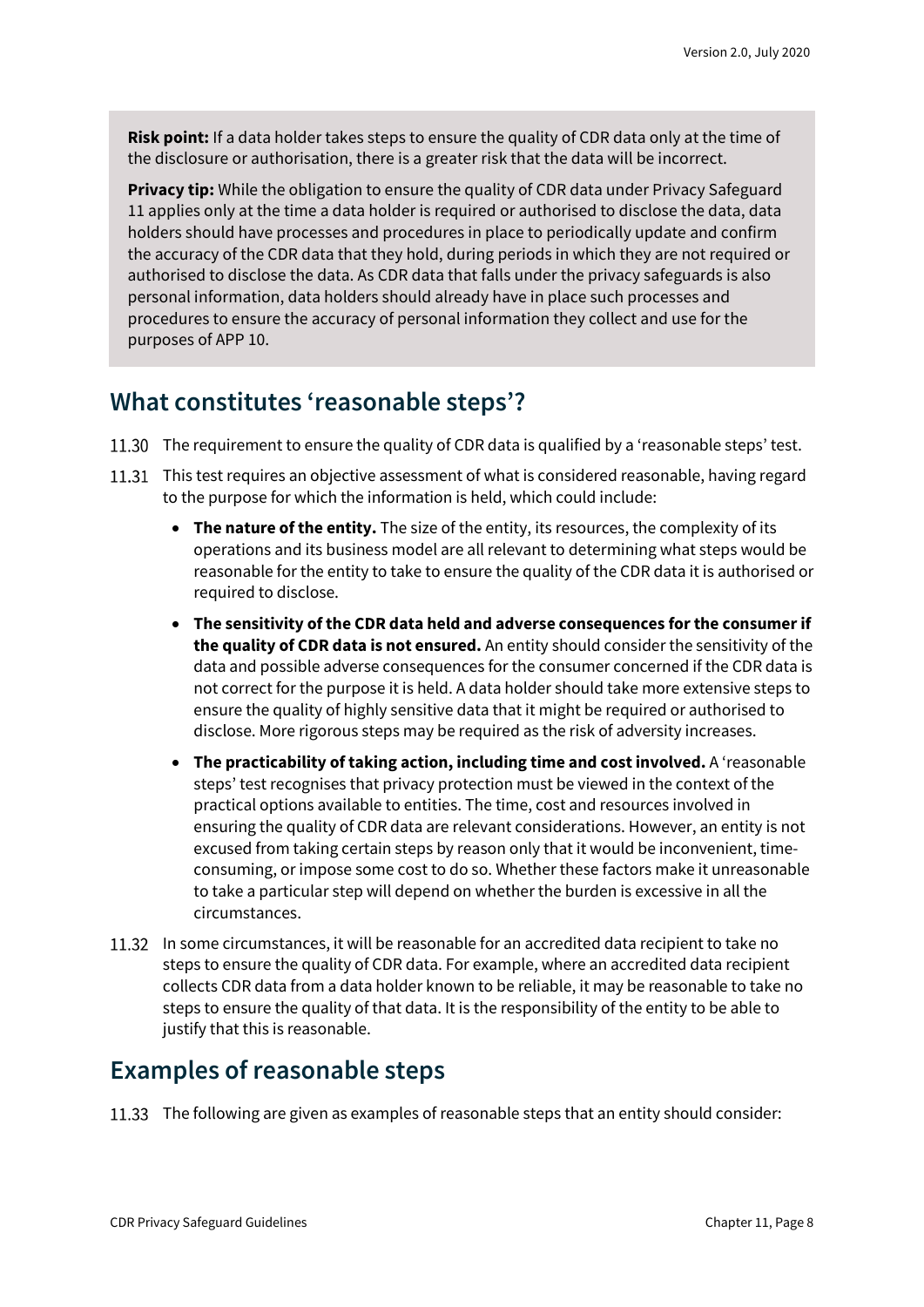- Implementing internal practices, procedures and systems to verify, audit, monitor, identify and correct poor-quality CDR data to ensure that CDR data is accurate, up to date and complete at the point of disclosure.
- Ensuring internal practices, procedures and systems are commensurate with reasonable steps to ensure the quality of CDR data the entity is authorised or required to disclose.
- Ensuring updated or new CDR data is promptly added to the relevant existing records as appropriate. [9](#page-8-2)
- For a data holder, implementing protocols to ensure that the CDR data is accurate, up to date and complete both before and once it has been converted to the format required by the Data Standards.
- For an accredited data recipient, ensuring that any analytic processes used are operating appropriately and are fit for purpose, and not creating inaccurate or unjustified results. This is because data derived from CDR data collected by an accredited data recipient continues to be 'CDR data'.<sup>[10](#page-8-3)</sup>

### <span id="page-8-0"></span>**Advising a consumer when disclosed CDR data is incorrect**

- CDR Rule 7.10 sets out the notice requirements with which a data holder must comply after disclosing incorrect CDR data to an accredited person. These notice requirements are summarised in paragraphs 11.36 to 11.47 below.
- 11.35 CDR Rule 7.10 does not apply to accredited data recipients. There is no CDR Rule in relation to accredited data recipients advising consumers that disclosed CDR data was incorrect.<sup>[11](#page-8-4)</sup>

### <span id="page-8-1"></span>**Data holders**

### When must a data holder advise a consumer that disclosed CDR data was incorrect?

A data holder must advise a consumer that some or all of the CDR data was incorrect if the entity: [12](#page-8-5)

<span id="page-8-2"></span><sup>9</sup> Compliance with Privacy Safeguard 13 (correction of CDR data) and where relevant, APP 13 (correction of personal information) for data holders, can also support this example for taking reasonable steps to ensure quality of CDR data.

<span id="page-8-3"></span><sup>&</sup>lt;sup>10</sup> See s 56AI of the Competition and Consumer Act.

<span id="page-8-4"></span><sup>&</sup>lt;sup>11</sup> An accredited data recipient is currently only authorised under the CDR Rules to disclose CDR data to the consumer or an outsourced service provider (CDR Rule 7.5(1)). A consumer may make a correction request to an accredited data recipient under Privacy Safeguard 13.

For guidance regarding the situation where an accredited data recipient realises CDR data disclosed was incorrect, see paragraph 11.51.

For further information regarding disclosure, see [Chapter 6 \(Privacy Safeguard 6\).](https://www.oaic.gov.au/consumer-data-right/cdr-privacy-safeguard-guidelines/chapter-6-privacy-safeguard-6-use-or-disclosure-of-cdr-data-by-accredited-data-recipients-or-designated-gateways) For further information regarding correction, se[e Chapter 13 \(Privacy Safeguard 13\).](https://www.oaic.gov.au/consumer-data-right/cdr-privacy-safeguard-guidelines/chapter-13-privacy-safeguard-13-correction-of-cdr-data)

<span id="page-8-5"></span><sup>12</sup> Section 56EN(3) of the Competition and Consumer Act.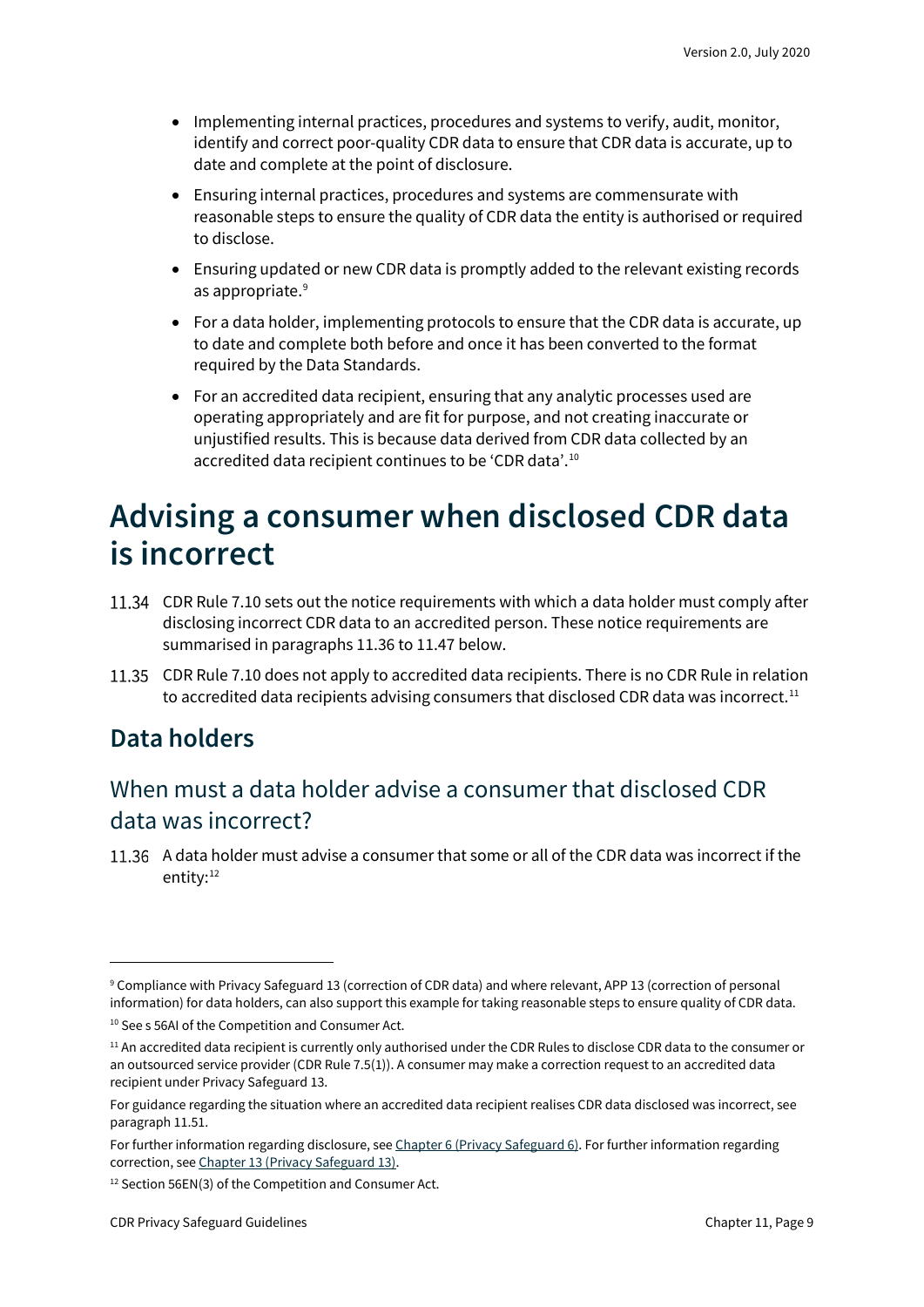- has disclosed CDR data after being required or authorised to do so under the CDR Rules, and
- then becomes aware that the CDR data, when disclosed, was not accurate, up to date and complete, having regard to the purpose for which the data was held.
- 11.37 A data holder may become aware of inaccuracies in a range of ways for example, as a result of a periodic audit, or pursuant to a correction request made under Privacy Safeguard 13 (Correction of CDR data).
- When considering whether to advise the consumer that incorrect CDR data was disclosed, it is not relevant whether the entity failed to take reasonable steps. It is sufficient that the CDR data was not accurate, up to date and complete when disclosed.

#### What information must a data holder provide to the consumer when incorrect CDR data has been disclosed?

- CDR Rule 7.10 requires a data holder that has disclosed incorrect CDR data to an accredited person to provide the consumer with a written notice that:
	- identifies the accredited person
	- states the date of the disclosure
	- identifies which CDR data was incorrect, and
	- states that the data holder must disclose the corrected data to that accredited person if the consumer requests that they do so.
- 11.40 A notice may deal with one or more disclosures of incorrect CDR data.

#### How must a notice be provided?

- CDR Rule 7.10 requires a data holder to notify the consumer by electronic means after disclosing incorrect data.
- 11.42 The requirement for this notice to be given by electronic means will be satisfied if the notice is given over email or over the consumer's dashboard.
- 11.43 The written notice may, for instance, be in the body of an email or in an electronic file attached to an email.

#### How quickly must data holders give notification to the consumer?

- 11.44 Data holders must provide notices to the consumer as soon as practicable, but no more than five business days after the data holder becomes aware that some or all of the disclosed data was incorrect.
- 11.45 The test of practicability is an objective test. The data holder should be able to justify that it is not practicable to give notification promptly after becoming aware of the disclosure of incorrect CDR data.<sup>[13](#page-9-0)</sup>

<span id="page-9-0"></span><sup>&</sup>lt;sup>13</sup> Options for providing early notification should, so far as practicable, be built into the entity's processes and systems. For example, processes and systems should be in place to promptly notify a consumer that incorrect CDR data has been disclosed if the entity corrects CDR data (such as in response to a consumer's correction request) that it had disclosed prior to it being corrected.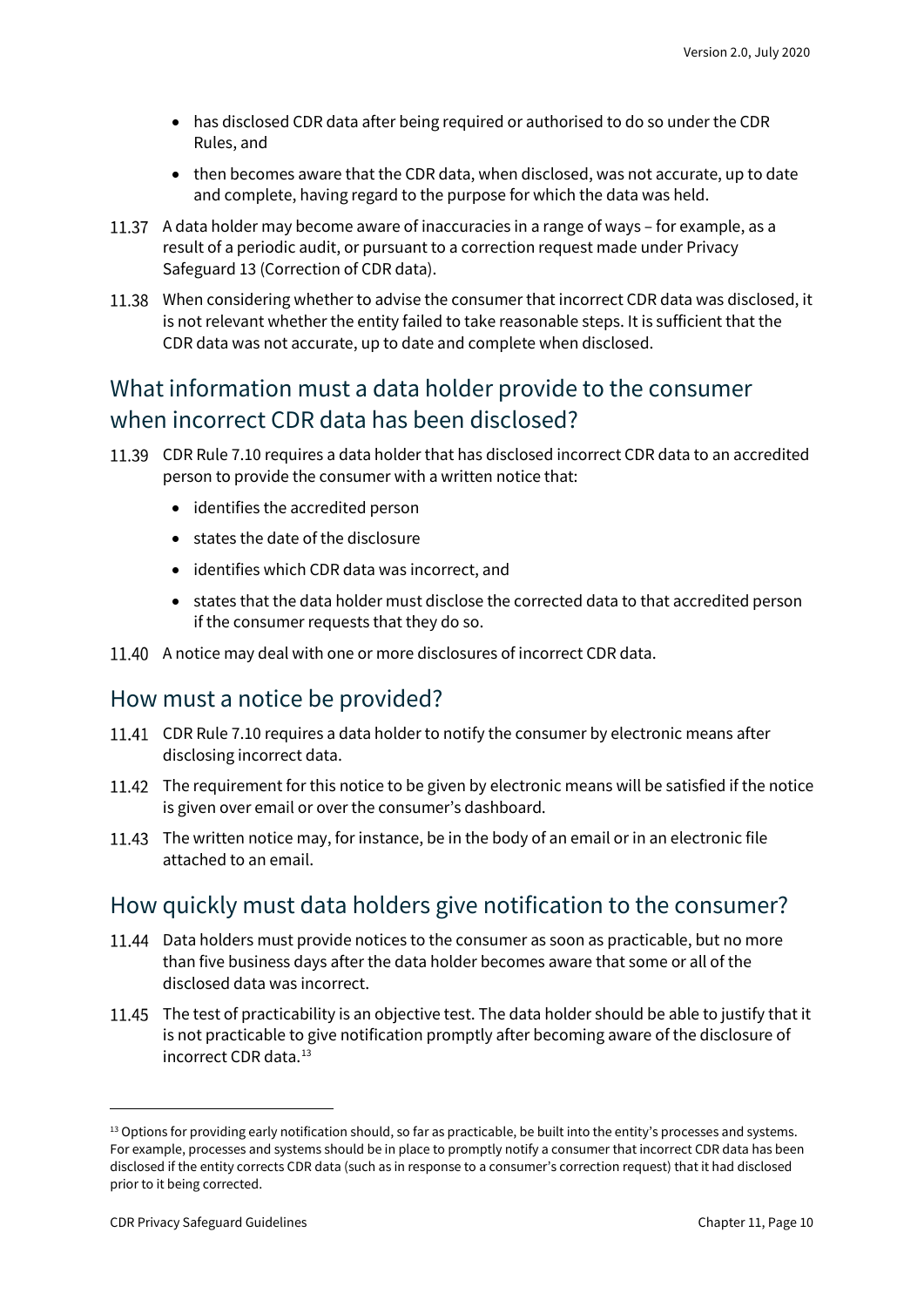- In adopting a timetable that is 'practicable', an entity can take technical and resource considerations into account. However, it is the responsibility of the data holder to justify any delay in providing the notice.
- 11.47 The maximum time of five business days will rarely be an appropriate period of time before a notice is given. This maximum period would only be appropriate in circumstances such as where a system error has caused a data holder to disclose incorrect data to a large number of accredited persons in respect of a large number of consumers.

#### **Example**

Free Bank Ltd is a data holder for a large number of consumers. Hazel authorises Free Bank to disclose her CDR data relating to her residential mortgage product to an accredited person, Credibility Pty Ltd. Soon after the data is disclosed on 1 July, Credibility queries whether the variable interest rate relating to Hazel's repayments is correct.

Free Bank then becomes aware that some of the data was incorrect when disclosed, because the applicable variable interest rate was not correct for a certain period. Within a number of hours, Free Bank is able to provide a notice to Hazel over her consumer dashboard which states that:

- incorrect CDR data was given to Credibility on 1 July
- the data relating to her mortgage repayments was incorrect due to a mistake in the rate contained in the data, and
- Free Bank will be required to disclose the corrected data to Credibility if Hazel requests that they do so.

*Free bank has provided Hazel with the notice required under CDR Rule 7.10 and Privacy Safeguard 11, as soon as practicable. (Free bank also ensures that it updates its own data holdings promptly, upon becoming aware of the inaccuracy. Ensuring that known errors are corrected promptly, regardless of how they are identified, is a reasonable step required by s 56EN(1).)*

Free Bank then realises that the error is systemic and has caused Free Bank to disclose incorrect CDR data in respect of all similar disclosures to accredited persons since the variable rate change a number of months ago.

Free Bank hires experts to undertake an urgent review of its CDR disclosures and determine the extent of the error. It takes Free Bank almost five business days before it is in a position to send all affected CDR consumers a notice similar to the one given to Hazel.

*Free Bank would need to be able to demonstrate that it has sent the affected consumers the required notices as soon as practicable, to ensure compliance with CDR Rule 7.10 and Privacy Safeguard 11.*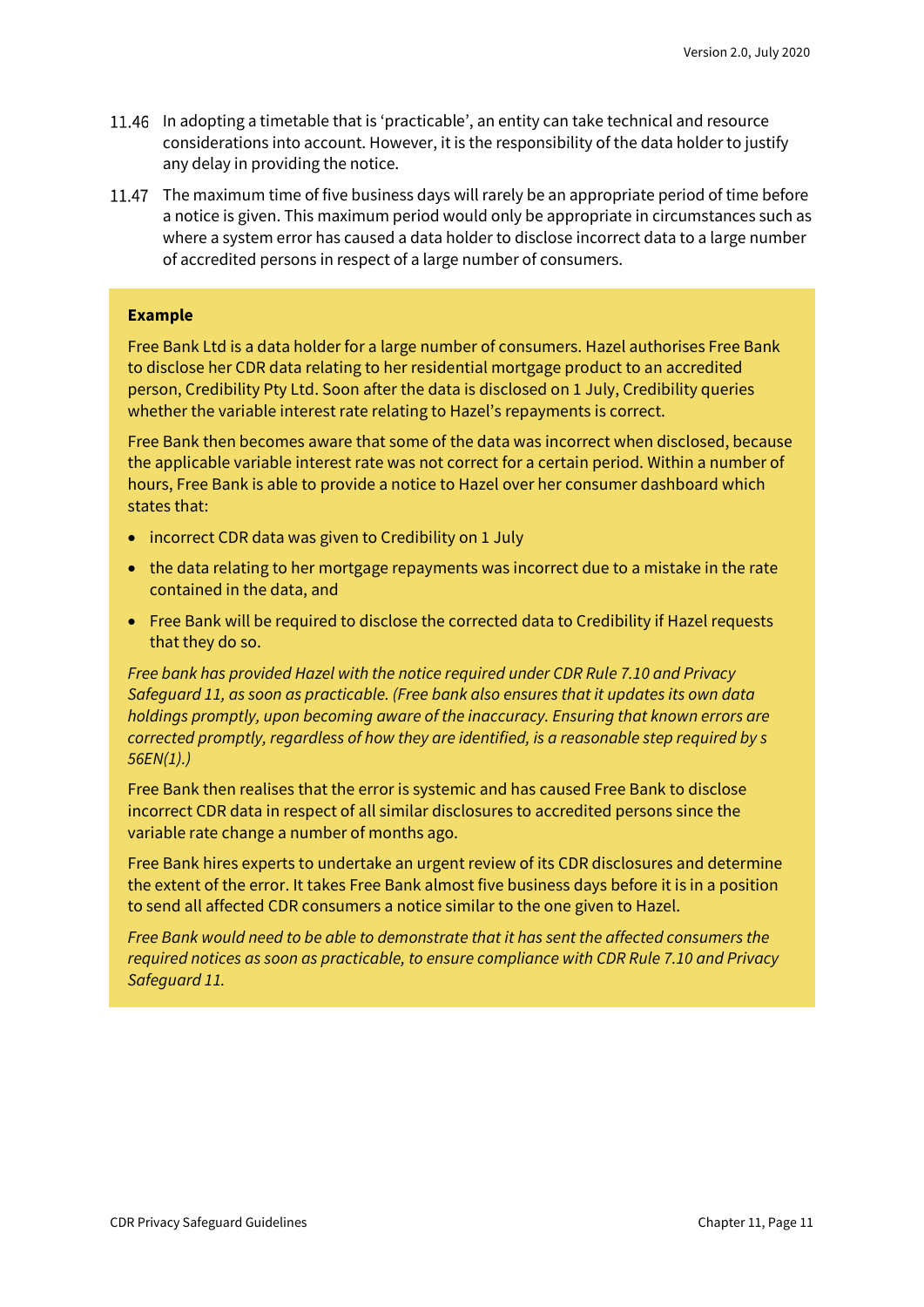#### <span id="page-11-0"></span>**Accredited data recipients**

#### Does an accredited data recipient need to advise consumers if disclosed CDR data was incorrect?

- 11.48 For accredited data recipients, there is no CDR Rule in relation to advising consumers that disclosed CDR data was incorrect. This is because an accredited data recipient may only disclose CDR data if required or authorised under another Australian law or court/tribunal order,<sup>[14](#page-11-1)</sup> or under the CDR Rules to the consumer or an outsourced service provider.
- 11.49 If an accredited data recipient discloses CDR data:
	- to the consumer or an outsourced service provider in accordance with the CDR Rules, [15](#page-11-2) or
	- as required or authorised under another Australian law or court/tribunal order,

and that data is incorrect, the requirement to advise the consumer does not apply as there are no CDR Rules for the entity to follow.

- 11.50 However, accredited data recipients have obligations under Privacy Safeguard 13 to respond to requests from consumers to correct their CDR data. See Chapter 13 (Privacy Safeguard 13) for further information.
- 11.51 In addition, where an accredited data recipient realises that it has disclosed CDR data to an outsourced service provider that was incorrect at the time of disclosure, the accredited data recipient must, if applicable:
	- disclose the corrected CDR data to relevant outsourced service providers, or
	- ensure that relevant outsourced service providers take steps to correct the CDR data, and
	- direct these outsourced service providers to destroy or de-identify the incorrect CDR data.[16](#page-11-3)

<span id="page-11-1"></span><sup>&</sup>lt;sup>14</sup> Section 56EI(1)(c) of the Competition and Consumer Act.

<span id="page-11-2"></span><sup>&</sup>lt;sup>15</sup> CDR Rule 7.5(1). For further information, se[e Chapter 6 \(Privacy Safeguard 6\).](https://www.oaic.gov.au/consumer-data-right/cdr-privacy-safeguard-guidelines/chapter-6-privacy-safeguard-6-use-or-disclosure-of-cdr-data-by-accredited-data-recipients-or-designated-gateways)

<span id="page-11-3"></span><sup>&</sup>lt;sup>16</sup> If CDR data collected by an accredited person, or CDR data derived from it, is disclosed to an outsourced service provider, any use or disclosure of that CDR data by the outsourced service provider (whether or not in accordance with the underlying CDR outsourcing arrangement) is taken to have been by the accredited person (CDR Rule 7.6).

As such, an accredited data recipient must ensure outsourced service providers have correct CDR data as part of meeting their obligations under Privacy Safeguard 11 to ensure CDR data is accurate, up to date and complete. See CDR Rule 1.10 for information regarding the accredited person's ability to direct the outsourced service provider to take certain actions.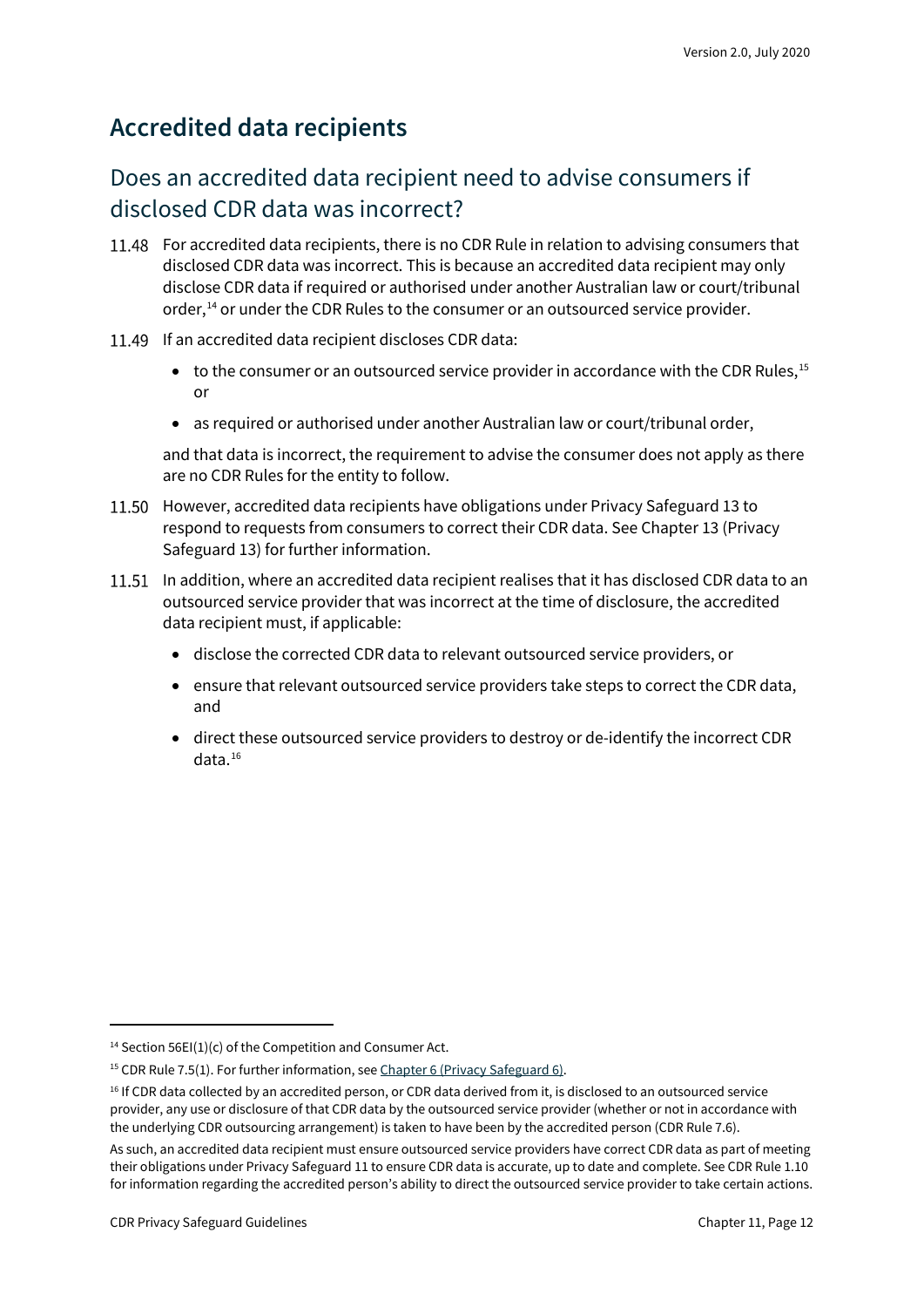## <span id="page-12-0"></span>**Disclosing corrected CDR data to the original recipient**

### <span id="page-12-1"></span>**When must an entity disclose corrected CDR data to the original recipient?**

- Privacy Safeguard 11 requires a data holder to disclose corrected CDR data to the original recipient<sup>17</sup> of the disclosure if: $18$ 
	- the entity has advised the consumer that some or all of the CDR data was incorrect when the entity disclosed it, and
	- the consumer requests the entity to disclose the corrected CDR data.
- 11.53 The obligation to disclose corrected CDR data applies regardless of whether the entity failed to take reasonable steps to ensure the quality of the CDR data disclosed.
- 11.54 The term 'corrected CDR data' is not defined in the Competition and Consumer Act. For the purposes of the obligation to disclose corrected CDR data under Privacy Safeguard 11, 'corrected CDR data' includes:
	- CDR data which has been corrected under in accordance with s 56EP(3)(a)(i), and
	- CDR data for which a qualifying statement has been included in accordance with s 56EP(3)(a)(ii).
- 11.55 This means that if a data holder includes a qualifying statement with CDR data rather than correcting it in response to a request from the consumer to correct the data, and the CDR data had been disclosed to an accredited person before the qualifying statement was included, then Privacy Safeguard 11 requires the data holder to (in response to a consumer's request) re-disclose that CDR data, which now includes the qualifying statement, to that accredited person.

## <span id="page-12-2"></span>**Record keeping requirements**

- 11.56 If an entity discloses corrected CDR data in accordance with Privacy Safeguard 11,<sup>[19](#page-12-5)</sup> the entity (and, if the data is disclosed to an accredited person, the recipient) must comply with the record keeping requirements under CDR Rule 9.3.
- 11.57 For data holders, CDR Rule 9.3(1) requires the entity to keep and maintain various records relating to CDR data, including records of disclosures of CDR data made in response to consumer data requests.[20](#page-12-6) If corrected data is disclosed, the data holder must keep and

<span id="page-12-3"></span><sup>&</sup>lt;sup>17</sup> The original recipient may be the consumer where the data holder disclosed the CDR data to the consumer in response to a valid consumer request in accordance with CDR Rule 3.4(2) or (3).

<span id="page-12-4"></span><sup>&</sup>lt;sup>18</sup> Section 56EN(4) of the Competition and Consumer Act. Note that although this subsection is also expressed to apply to accredited data recipients, as there are no CDR Rules for such entities to advise consumers of disclosures of incorrect data under section 56EN(3) of the Competition and Consumer Act, the obligation in section 56EN(4) does not currently apply to those entities.

<span id="page-12-5"></span><sup>&</sup>lt;sup>19</sup> Section 56EN(4) of the Competition and Consumer Act.

<span id="page-12-6"></span> $20$  CDR Rule 9.3(1)(d). For further information on record keeping requirements for data holders, see the Guide to privacy [for data holders.](https://www.oaic.gov.au/consumer-data-right/guidance-and-advice/guide-to-privacy-for-data-holders/#providing-access-to-copies-of-records)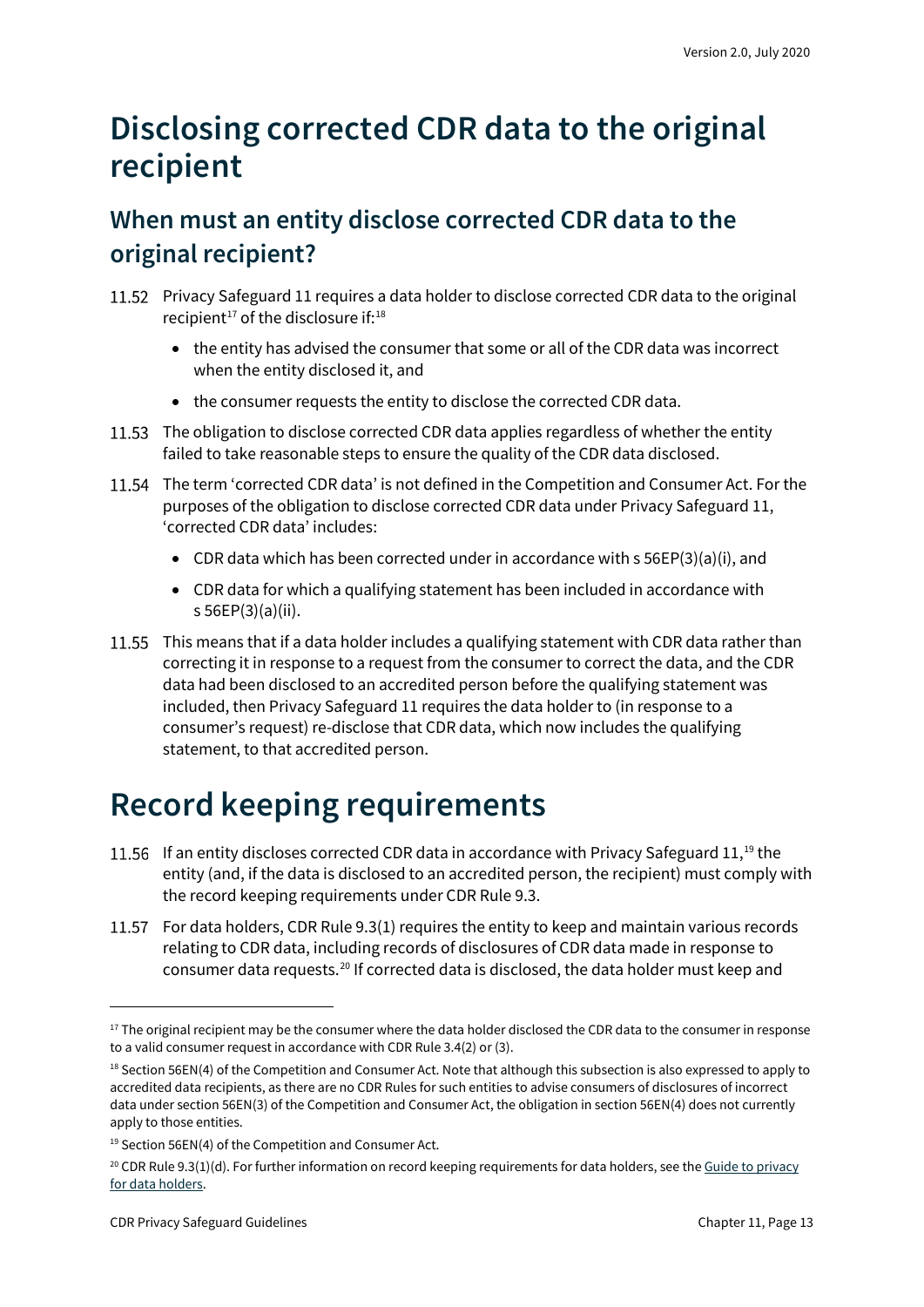maintain a record of both the initial disclosure in which incorrect CDR was disclosed, and the subsequent disclosure in which the corrected data was disclosed. This is because both disclosures are made in response to the original consumer data request. There is no requirement, however, to record the disclosure as either 'correct' or 'incorrect'.

For accredited data recipients, CDR Rule 9.3(2) requires the recipient to keep and maintain various records relating to CDR data, including records of collections of CDR data under the CDR Rules.[21](#page-13-3) This means that, similarly to data holders, accredited data recipients must keep and maintain a record of both the initial collection of the incorrect CDR data and the subsequent collection of the corrected CDR data, in circumstances where corrected CDR data is disclosed under s 56EN(4).

### <span id="page-13-0"></span>**How does Privacy Safeguard 11 interact with the other privacy safeguards?**

#### <span id="page-13-1"></span>**Privacy Safeguard 5**

- 11.59 Privacy Safeguard 5 requires an accredited data recipient to notify a consumer of the collection of their CDR data by updating the consumer's dashboard.
- Where an accredited data recipient has collected CDR data, and then collects corrected data after the data holder complies with the consumer's requests to correct and disclose corrected data under Privacy Safeguards 11 and 13, the accredited data recipient must notify that consumer under Privacy Safeguard 5 in respect of both collections.

### <span id="page-13-2"></span>**Privacy Safeguard 10**

- Privacy Safeguard 10 requires data holders to notify a consumer of the disclosure of their CDR data by updating the consumer's dashboard.
- Where a data holder has disclosed CDR data, and then discloses corrected data as the result of the consumer's request to correct and disclose corrected data under Privacy Safeguards 11 and 13, the data holder must notify that consumer under Privacy Safeguard 10 in respect of both disclosures.

#### **Example**

McCarthy Bank Ltd, a data holder, discloses Satoko's CDR data to accredited person, Watson and Co, in response to a consumer data request made on Satoko's behalf.

McCarthy Bank updates Satoko's consumer dashboard under Privacy Safeguard 10 and CDR Rule 7.9, and Watson and Co updates Satoko's consumer dashboard under Privacy Safeguard 5 and CDR Rule 7.4.

However, Satoko realises that the CDR data disclosed by McCarthy Bank is not accurate, and asks McCarthy Bank to disclose the correct data to Watson and Co. *cont*

<span id="page-13-3"></span><sup>21</sup> CDR Rule 9.3(2)(e).